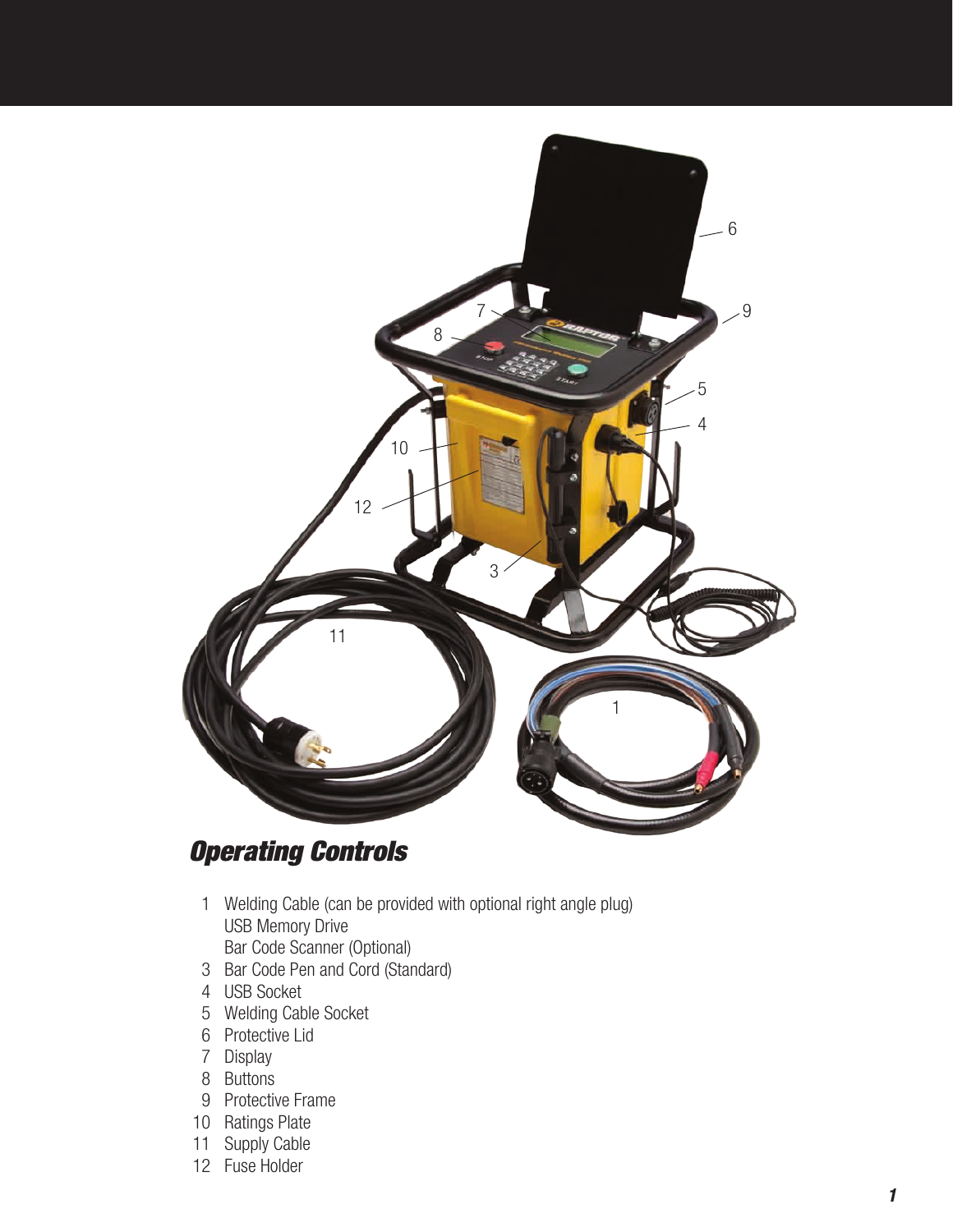

# *Safety Notes*



# *RISK OF ELECTRIC SHOCK! Do not open. No user serviceable parts inside*



- Before using, always visually inspect the unit to see that the cables and connectors are not worn or damaged. Replace the damaged part before welding.
- Switch off and remove the plug from the mains before adjusting, cleaning, or if the cables are entangled and before leaving the equipment unattended for any period.
- To avoid damaging the unit, do not interrupt the supply voltage or disconnect the welding cable, while the unit is welding a fitting.
- Do not lift or pull the equipment by its cables.
- Do not disconnect the welding cables by pulling on them; always pull off the connectors from the fitting.
- Do not start a weld without the pipe correctly inserted into the fitting.
- Do not touch the fitting while welding.
- Do not weld in the rain or leave the equipment outdoors while it is raining.
- Weld only in daylight or in good artificial light
- The operator is responsible for accidents or hazards occurring to other people or their property while using this equipment.
- Keep your work area safe!
- Keep bystanders a safe distance away from the machine while welding.
- Never allow people unfamiliar with these instructions to use the welding unit

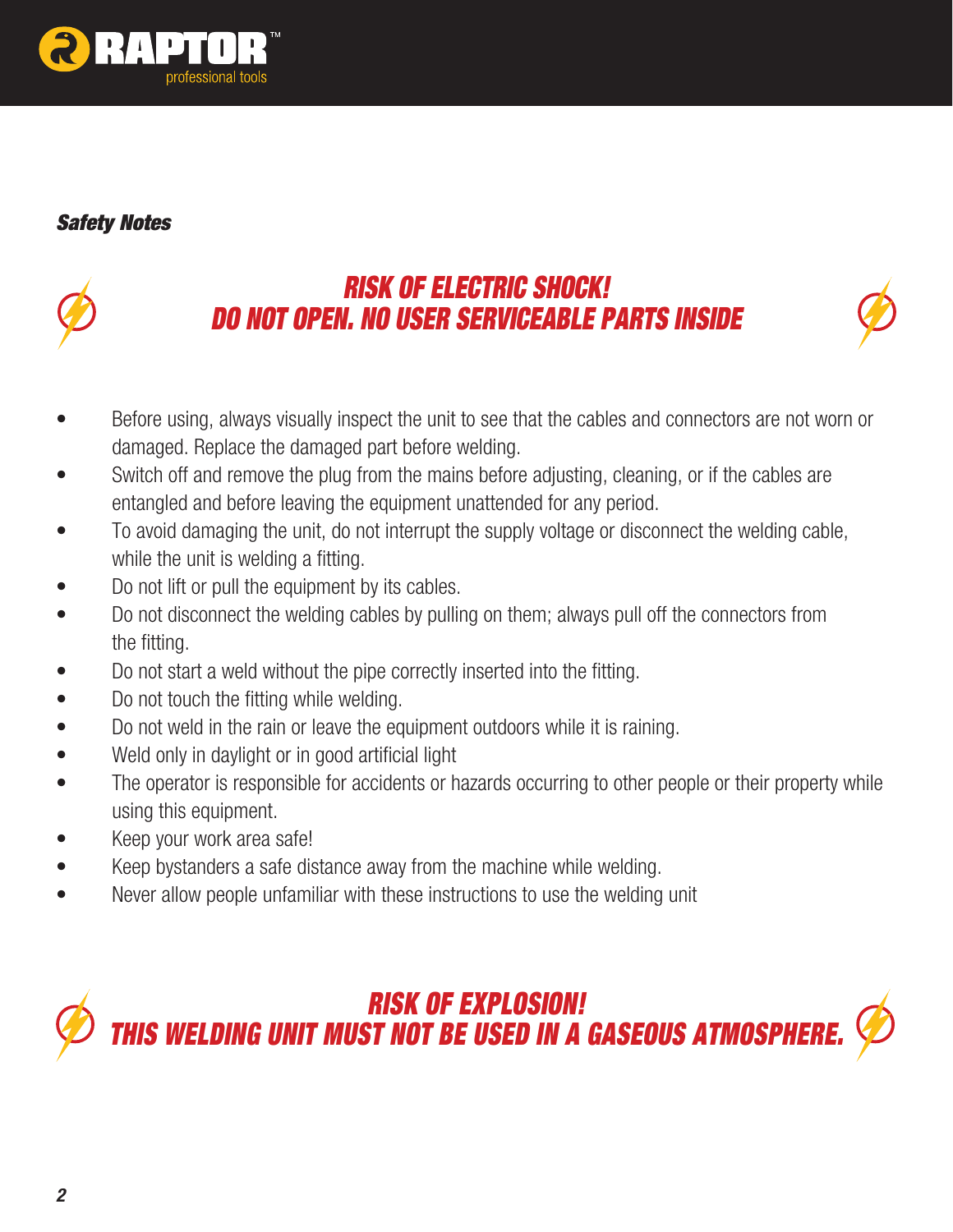# *Product Specification*

Operating Type: Controlled voltage. Operating Modes: Manual, Fusamatic#1, Bar Code Operating Languages: English, French, Dutch, Polish, Russian. (others on request) Operating Temperature: 14oF to 104oF #2 Welding Voltage: 8 to 48 V ac (39,5 V) Welding Current: 1 to 65 A ac (true rms) (100 A short term) Welding Power: 8 VA to 3120 VA Welding Time: 1 to 3600 seconds Apparent Power Factor: 0.15 to 0.92 Supply Voltage: #3 110 V ac (+/- 20%) 40 to 60 Hz Supply Current: #3 1 to 30 A ac (true rms) Supply Power: #3 3,500 W (peak at 0.15 APF) Supply Voltage: #4 230 V ac (+/- 20%) 40 to 60 Hz Supply Current: #4 1 to 15 A ac (true rms) Supply Power: #4 3,500 W (peak at 0.15 APF) Supply Protection: Class 1 – Earthed Data log memory: 2048 welds Data download/upload: USB flash memory drive Weight: 60 lb Size: 15 inch x 15 inch x 15.5 inch Protection Level: IP65 #1 Fusamatic is a welding system owned by The Fusion Group PLC. #2 An extended temperature unit is available with limits -40oF to +122oF. #3 #4 The unit is available in either 110v or 230v operation. Advance Welding has a policy of continuously improving product design, and as such reserve the right to change specification of  *its products without prior notice and with impunity.*

# *INTENDED USE*

This equipment is intended to weld constant voltage electrofusion fittings suitable for low, medium and high pressure pipe work systems.

This welding unit has been approved in the U K by Transco to the standard T/SP/ECE/1 2005 'Specification for Electrofusion Control Boxes', and is approved for use on all U K gas distribution networks.

This welding unit complies with the U K Water Industry Specification WIS 04-32-08 'Specifications for the fusion jointing of polyethylene pressure pipeline systems using PE8O and PE100 materials', and is suitable for use on all U K water distribution networks.

This welding unit has been designed to comply with the International Organization for Standardization standard 1S012176-2:2000 Plastic pipes and fittings, equipment for fusion jointing polyethylene systems part 2, electrofusion~ and can weld all bar coded fittings including extended traceability codes.

This manual gives instructions on the correct assembly and safe use of your welding unit. It is important that you read these instructions carefully, and keep these instructions for the life of the unit

This manual does not detail the specific welding procedure for the fittings: scraping, clamping and assembly of joints. For this information you must contact the manufacturer of the fittings.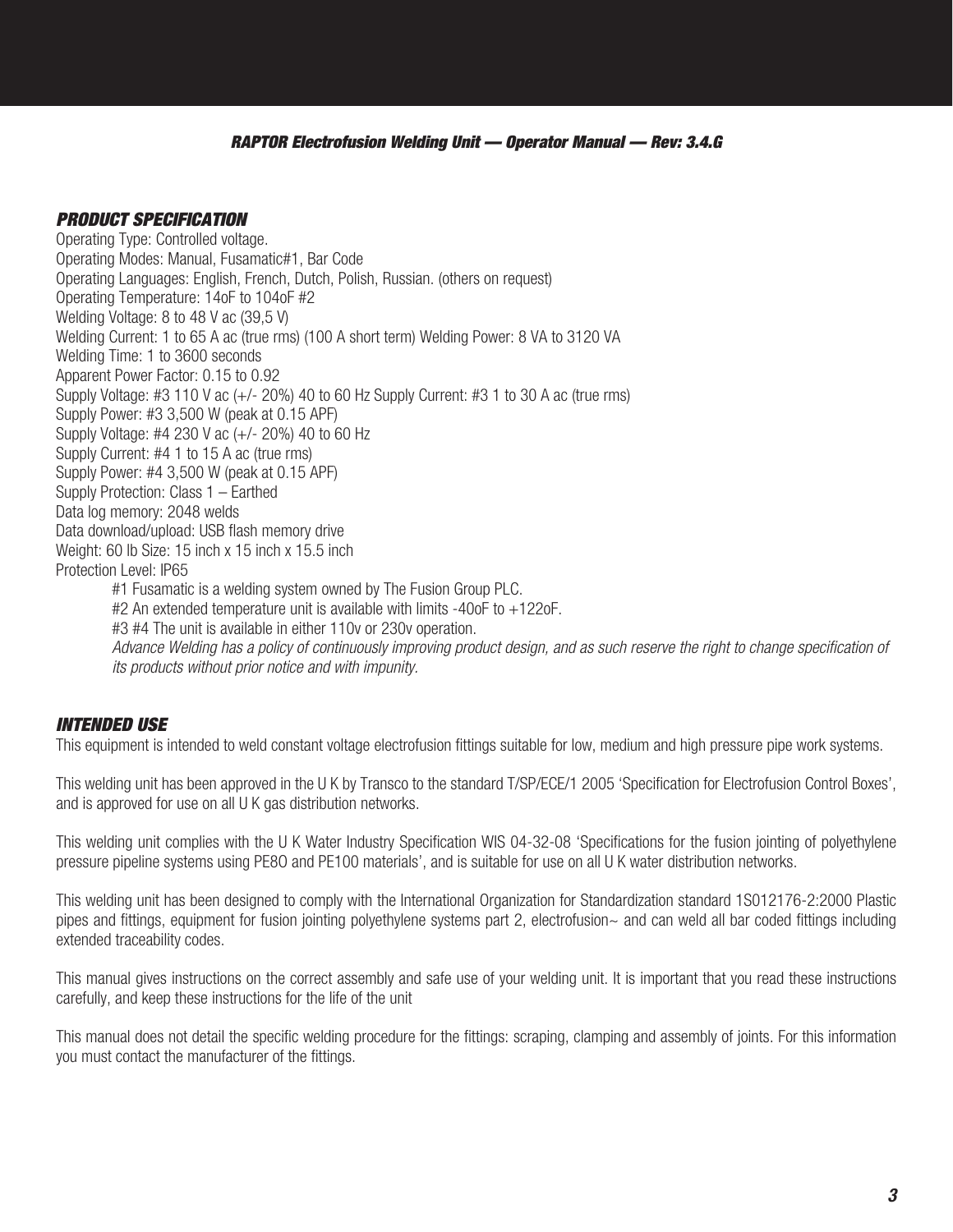

# *DELIVERED ITEMS*

Carefully remove the welding unit from its packaging and check that you have the following items:

- Welding unit
- Welding cable
- USB flash memory drive
- Bar code pen reader

When parts are missing or damaged, please contact your dealer.

This welding unit is Class 1 and requires an earthed (grounded) connection. An earth spike must be used with generators. This unit is supplied in either 110 volt or 230 volt operation. Check the rating plate on the side of the unit for the correct supply voltage. The power source must be capable of providing 3500 Watts.

## *ELECTRICAL SAFETY*

Extension cables should only be used if they comply with the HO7RNF harmonized standard. They must be fitted with connectors to the BS EN 60309-2 standard. All cables must be unwound from the reel to stop inductive heating effects. The cable dimensions should be as follows:

| <b>110 Volt operation</b>   | <b>230 Volt operations</b>  |
|-----------------------------|-----------------------------|
| Up to 63mm diameter         | Up to 63mm diameter         |
| $2.5$ mm $2$ cable = 30m    | 1.5mm2 cable = $40m$        |
| Up to 180mm diameter        | Up to 180mm diameter        |
| $2.5$ mm $2$ cable = $20$ m | $1.5$ mm2 cable = $25$ m    |
| Over 180mm diameter         | Over 180mm diameter         |
| $4.0$ mm $2$ cable = $10$ m | $2.5$ mm $2$ cable = $20$ m |

It is recommended for increased electrical safety to use a Residual Current Device (RCD) with a tripping current of not more than 30 mA. Always check your RCD every time you use it.

The supply cable must be inspected for signs of damage before each use and the equipment may only be used if in perfect condition. Damaged cables must be replaced by an approved service agent.

This equipment is classified as "Portable for use on industrial applications", and must undergo a formal electrical safety check (Portable Appliance Test) as per local regulations.



*WARNING! Switch off and remove the plug from the mains before adjusting, cleaning or if the cable is cut, damaged or entangled.*

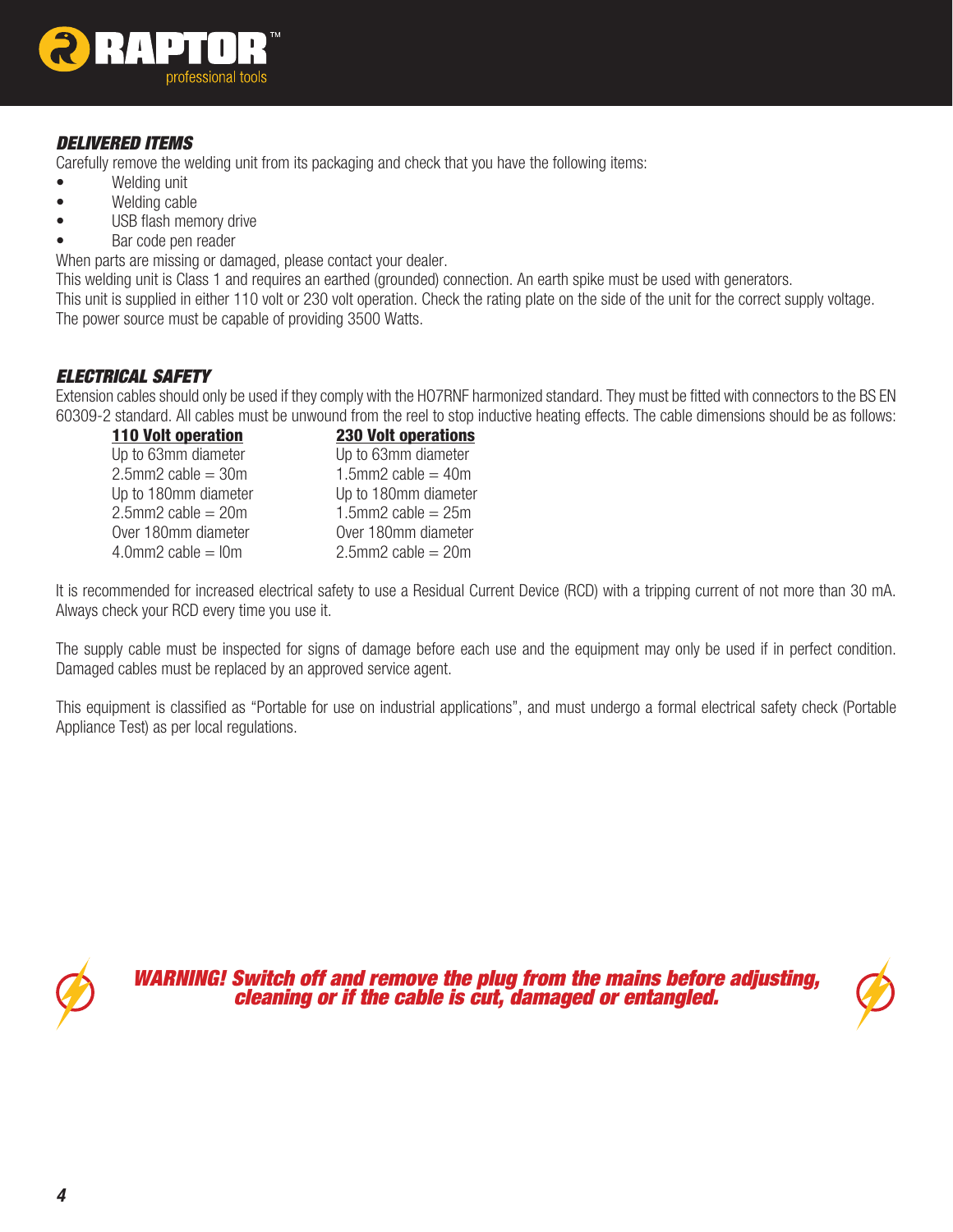

# *QUICK START GUIDE*

- Prepare the pipe and fitting according to the manufacturer's specification.
- Unwind all cables from the welding unit.
- Connect the welding cable to the fitting.
- Connect the supply cable to the correct voltage and switch it on.
- The unit will power up and go to the main menu.
- Press the B Quick-key to select Automatic welding.
- Press the D Quick key to select Bar Code welding.
- If the unit is set to data log, enter the details as shown on the screen.
- Read the bar code on the fitting with the pen/scanner.
- Press the Start button.
- The time will count down to zero as the fitting is being welded. Any faults will be indicated on the display.
- At the end of the weld, disconnect the welding cable to reset the unit.
- Press the Star key to return to the main menu if required.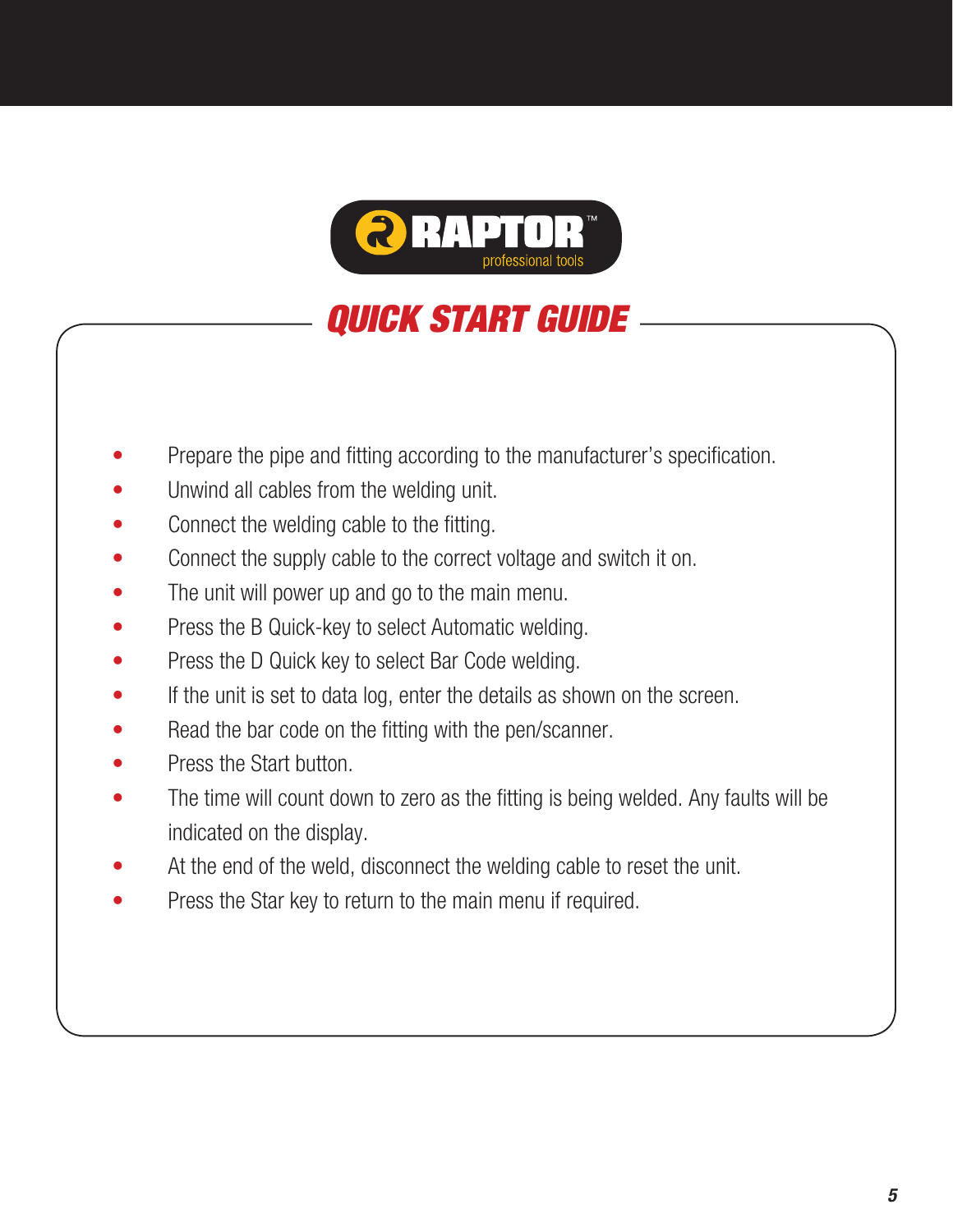

## *USING THE EQUIPMENT*

This welding unit takes the ambient temperature into account when calculating the energy required to weld the fitting. It must therefore be allowed to reach ambient temperature before use and must be at the same temperature as the fitting to be welded.

Prepare and clamp the pipe and fittings inline with the manufacturer's recommendations.

Connect the welding cable to the unit and the fitting to be welded. Connect the supply cable to the correct supply voltage and switch the unit on. The screen will show a welcome message along with the software version and date. The owner details are then shown

The main menu is now shown on the display. During operation, except while welding, pressing the star key on the keypad will jump back to this menu.

#### *Notes:*

The operation of the unit can be customized by turning welding modes on and off, along with some features like the cooling time and data logging. This manual details all available modes and features. For information on how to customize the welding unit see the "Set Up" section later on in this manual.

The welding unit is fitted with an alpha-numeric keypad, which is used by the operator to input data. Down the right hand side there are four Quick-Keys: A, B, C & D. These act as quick shortcut keys, their function being prompted on the screen.

When entering data, letters and numbers can be selected by repeatedly pressing the same key, e.g. A B C 2 A B C 2. After a short pause the cursor will move to the next position. Special characters and spaces can be selected by pressing the 1 or 0 keys. (This is the same method used for text with mobile cell phones.) Pressing the B Quick-Key will step Back one position? Pressing the C Quick-Key will Clear the input field.

The unit can record information about the weld, along with the date and time, and additional operator entered information.

It is possible to enter three pieces of information to identify the weld. The first is the Operator's Name, the second is the Location where the weld is being done, and the third is an Information Field for more details.

The display will show all three pieces of information:

Pressing the B Quick-key will select the 'Operator Name' and allow changes to be made. Enter the required information and press the A Quick-key to accept it

Pressing the C Quick-key will select the 'Location' and allow changes to be made. Enter the required information and press the A Quick-key to accept it.

Pressing the D Quick-key will select the 'Information Field' and allow changes to be made. Enter the required information and press the A Quick-key to accept it

When all the information has been entered, press the A Quick-key to accept it.

This information will be saved when the weld has been completed, and will be prompted the next time a new weld is carried out. The display will also ask if the pipe/fitting has been scraped and clamped. Select yes or no using the Quick-Keys. This information will be saved on the data log memory.

The unit can save 2048 welds in memory. When the memory is full, it will be overwritten from the beginning in blocks of 24 welds. This will allow the last 2000 welds to be held in memory.

An optional "lifetime weld memory" feature is available. This uses an SD memory card fitted internally that records every weld carried out by the unit. This is designed as a backup device and can only be downloaded by an approved service agent.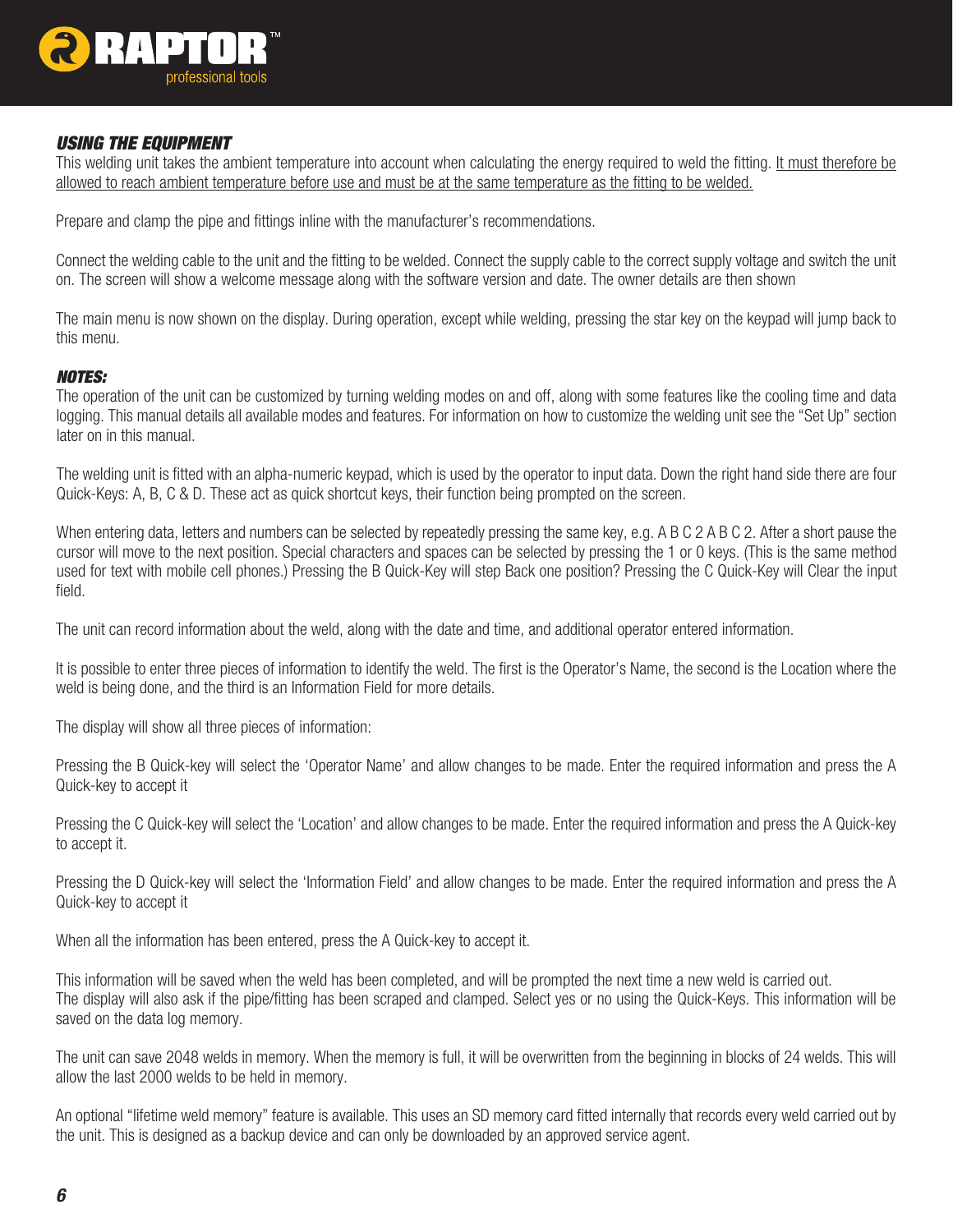# *MANUAL WELDING*

This mode of operation is designed to weld all fittings in manual mode. From the main menu:

Press the A Quick-Key to select manual welding, then:

Press the A Quick-Key to weld with data logging OFF.

Press the B Quick-Key to weld with data logging ON.

The display will ask for the welding cable to be connected to the fitting. When this has been done it will show the data logging options (if selected). Enter the information as required.

The display will now prompt for the welding time and voltage to be entered. Press the C Quick-key to select the welding time. Enter this from the numbered keypad, e.g. 100. This can be between 1 second and 3600 seconds. Press the A Quick-key to accept the new time.

(Optional voltage select)Press the D Quick-key to select the welding voltage. Enter this from the numbered keypad, e.g. 26. This can be between 8 volts and 48 volts. A default option of 39,5 is available. Press the A Quick-key to accept the new voltage.

When the correct time and voltage have been selected, press the A Quick-key to accept them. The display will now ask for the START button to be pressed. Press Start to begin welding.

During the weld, the display will show the set welding time, the remaining welding time, the set welding voltage and the welding power generated in the fitting. The unit will also monitor the welding to make sure it does not go out of limits. Any faults that are detected will terminate the welding and cause an error message to be displayed. These are listed later on in this manual.

(Optional cooling time) At the end of the weld the cooling time will be shown. This counts upwards from zero and will continue until stopped by the operator. This is shown as an aid to the operator to allow them to know how long it was since the weld finished. Press any key to continue.

The display will ask for the welding cable to be disconnected from the fitting. Doing this will reset the unit back to the welding menu.

# *FUSAMATIC WELDING*

This mode of operation is designed to weld the fully automatic "Fusamatic" fittings, manufactured and sold by The Fusion Group. From the main menu:

Press the B Quick-Key to select automatic welding.

Press the A Quick-Key to select Fusamatic welding.

Press the A Quick-Key to weld with data logging OFF.

Press the B Quick-Key to weld with data logging ON.

The display will ask for the welding cable to be connected to the fitting.

Make sure that the red lead end is attached to the red terminal on the

Fusamatic fitting and the black lead end to the other.

When this has been done it will show the data logging options (if selected). Enter the information as required. The unit will now read the fitting and set the welding time accordingly. This will be displayed. Press Start to begin welding.

During the weld, the display will show the set welding time, the remaining welding time, the set welding voltage and the welding power generated in the fitting. The unit will also monitor the welding to make sure it does not go out of limits. Any faults that are detected will terminate the welding and cause an error message to be displayed. These are listed later on in this manual.

(Optional cooling time) At the end of the weld the cooling time will be shown. This counts upwards from zero and will continue until stopped by the operator. This is shown as an aid to the operator to allow them to know how long it was since the weld finished. Press any key to continue.

The display will ask for the welding cable to be disconnected from the fitting. Doing this will reset the unit back to the welding menu.

## *BAR CODE WELDING*

This mode of operation is designed to weld bar coded fittings in fully automatic mode. Make sure that the bar code pen or (optional) bar code scanner is connected to the USB socket on the unit

From the main menu:

Press the B Quick-Key to select automatic welding.

Press the D Quick-Key to select Bar Code welding.

Press the A Quick-Key to weld with data logging OFF.

Press the B Quick-Key to weld with data logging ON.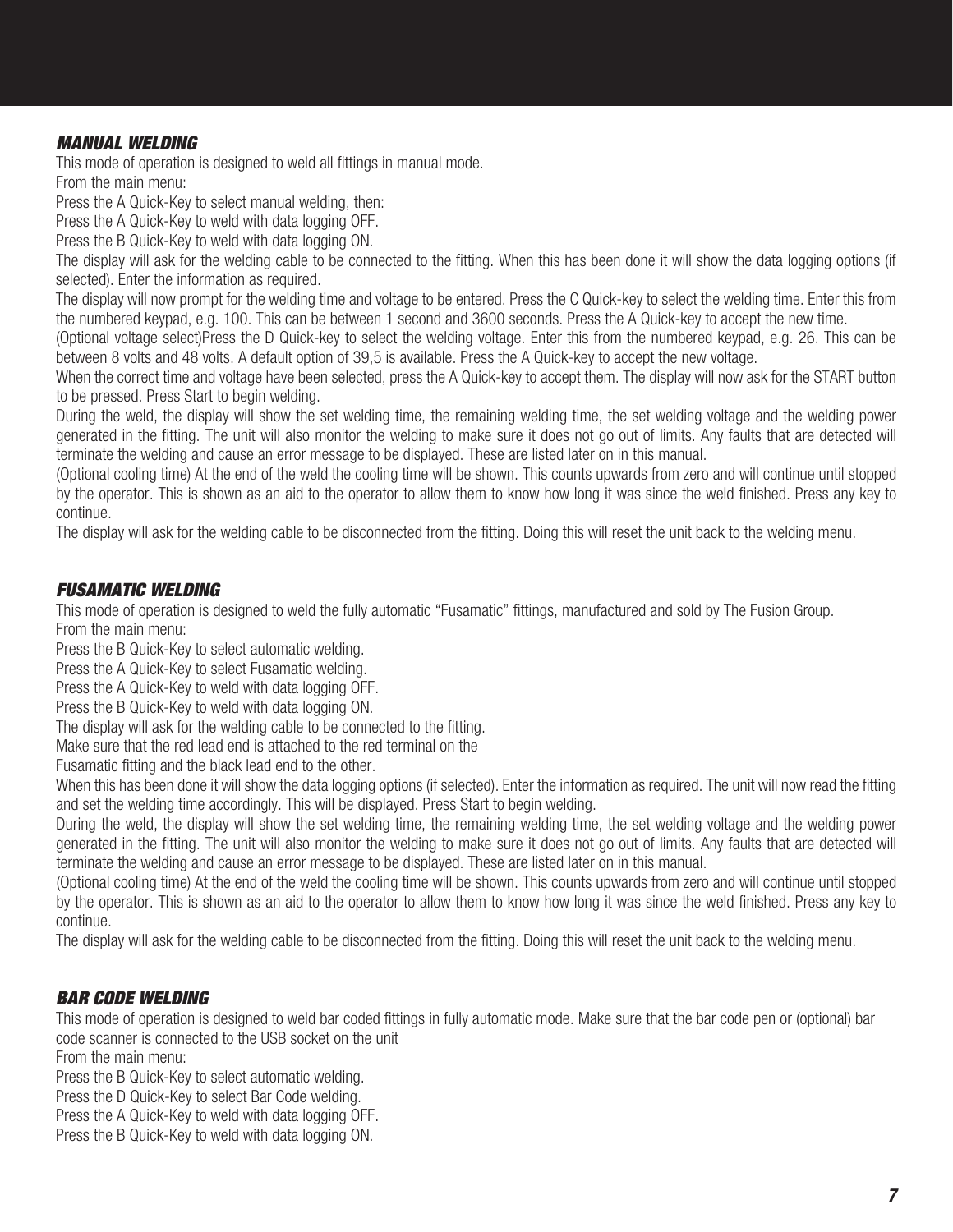

The display will ask for the welding cable to be connected to the fitting. When this has been done it will show the data logging options (if selected). Enter the information as required.

(Optional extended traceabililty) If selected, the unit will prompt for the extended traceability codes to be read from the fitting. Up to five codes can be read from fittings, pipes and accessories. When complete, press the A Quick-Key to continue.

The display will ask for the fusion bar code to be read. When this has been done the display will show the set welding parameters.

Press Start to begin welding. During the weld, the display will show the set welding time, the remaining welding time, the set welding voltage and the welding power generated in the fitting. The unit will also monitor the welding to make sure it does not go out of limits. Any faults that are detected will terminate the welding and cause an error message to be displayed. These are listed later on in this manual.

(Optional cooling time) At the end of the weld the cooling time will be shown. This counts upwards from zero and will continue until stopped by the operator. This is shown as an aid to the operator to allow them to know how long it was since the weld finished. Press any key to continue.

The display will ask for the welding cable to be disconnected from the fitting. Doing this will reset the unit back to the welding menu.

# *FUSION OPERATor BADGE*

To allow full traceability of the operator, and stop untrained people using the equipment, an Operator Badge system is available. Using an approved training centre, the operator is trained on the correct use of the equipment and then issued with an operator badge that has his details encoded on it. When the welding unit is switched on, the operator badge must be read with the bar code pen (or scanner) to unlock the unit and allow welding to take place. Details from the operator badge are recorded in the data log memory. Three standard modes of operation are available:

1. Every Day.

 The first time the welding unit is used every day, the operator badge must be read. This will unlock the unit for use all day and will then automatically relock at midnight (even if the unit is not powered on). It can also be relocked by reading the operator badge again.

- 2. Every Power.
- Every time the welding unit is switched on, the operator badge must be read to unlock the unit. It will remain unlocked until switched off. 3. Every Weld.

 Every time a weld is carried out, the operator badge must be read to unlock the unit This is required even if the unit is not powered off.

To activate these modes of operation, please contact your approved service agent.

#### Friatec Fittings.

This unit is approved to weld the Friatec Large Diameter couplers, manufactured by Friatec, only when used with the Friatec Operator Badge system.

To maintain the Friatec warranty, the installer must be trained by an authorized agent and be issued with a Friatec Operator Badge. Only trained operators should install these fittings.

## *GPS LOCATION*

The welding unit has the ability to record the GPS satellite location of the weld. This is stored as Northing's and Easting's and entered into the data log along with an optional depth.

Using a hand held GPS device, the location of the weld can be found, and then this is entered into the data log memory along with the operator name, location and information

To activate these modes of operation, please contact your approved service agent.

## *LOW TEMPERATURE OPERATION*

The welding unit has an extended temperature range option, which allows it to work down to -40°F. This unit has special supply and welding cables that remain flexible at extremely low temperatures. It also has an internal case heater to warm the electronics to an acceptable working temperature.

When the temperature inside the unit is below 5°F, the following operation will apply: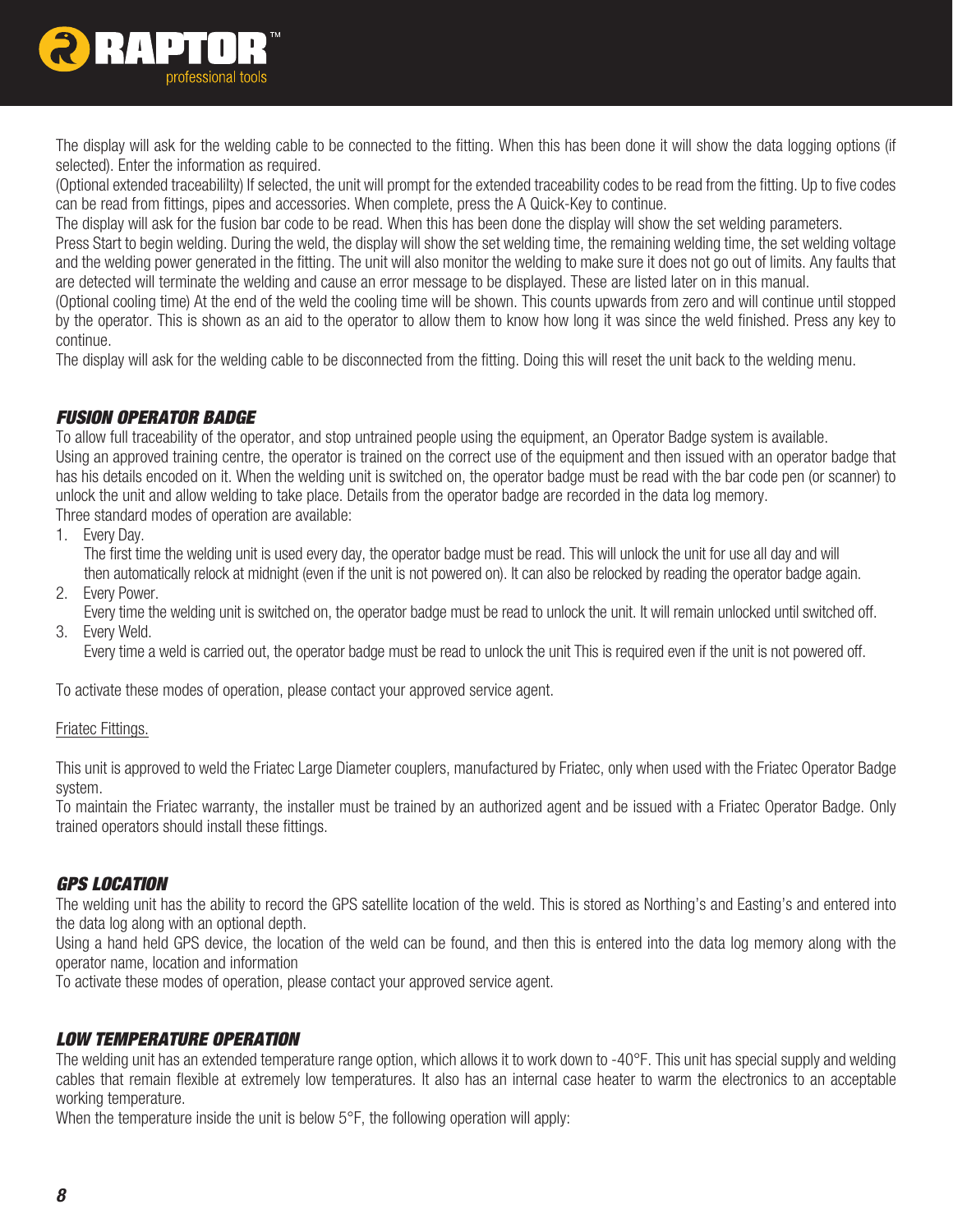Plug the welding unit into the correct supply voltage and switch it on. The internal case heater will switch on and an indicator light will show on the lid next to the display.

When the internal temperature warms to the correct level, the case heater will switch off, the indicator light will switch off and the electronics will switch on.

The operation of the unit is now as previously described.

Extended temperature range facility is a factory-fitted option and must be requested when ordering the product from you supplier.

# *DOWNLOADING WELD MEMORY*

The data log memory is downloaded by using an 'industry standard' USB flash memory device. The data can be encrypted for protection, to stop unauthorized alteration of the information.

A data download manager is available free of charge and is supplied on the USB memory device with the welding unit This allows the encrypted data to be read, filtered, printed and saved. It also allows the data to be saved as an encrypted file or as a Microsoft Excel spreadsheet.

Plug the USB flash memory drive into the USB connector on the side of the welding unit

From the main menu:

Press the D Quick-Key to select options.

Press the A Quick-Key to select download data.

Confirm that you want to download the data. The display will show that it is "Enumerating the device". While this is showing, the unit is initializing the memory drive. The data will now be downloaded.

The display will ask if you want to reset the data log memory. Select yes or no then disconnect the memory drive when prompted to do so. The data can be download as either an encrypted PFD file, or as a plain text XLS file. To change the settings please contact your approved service centre.

# *UPGRADING THE SOFTWARE*

The operating software can be upgraded through the external USB connector. New software is loaded onto a USB memory drive then flashed into the welding unit using a password code. This allows the software to be upgraded without opening up the unit or changing the memory chip.

Software upgrade must be carried out by an approved service agent, and are email led from the manufacturer.

# *SET UP OPTIONS*

From the main menu: Press the D Quick-Key to select options. From here the time can be set by the operator. Other changes can be made, however, these are password protected and must be carried out by an approved service agent. The following options are available: Date. The date can be set. Display Language. Available languages can be selected and set. Modes of Operation.

Manual: On/Off, Cooling time On/Off, Data logging On/Off, Variable voltage On/Off. Fusamatic: On/Off, Cooling time On/Off, Data logging On/Off. Bar Code: On/Off, Cooling time On/Off, Data logging On/Off, Extended traceability codes On/Off. Calibration Period.

The calibration period can be set between 1 month and 99 months (or turned off). For 28 days prior to the calibration expiry date, the unit will prompt that the calibration is due and will count down the remaining days. When the calibration has expired, it can be set to warn the operator or lock the unit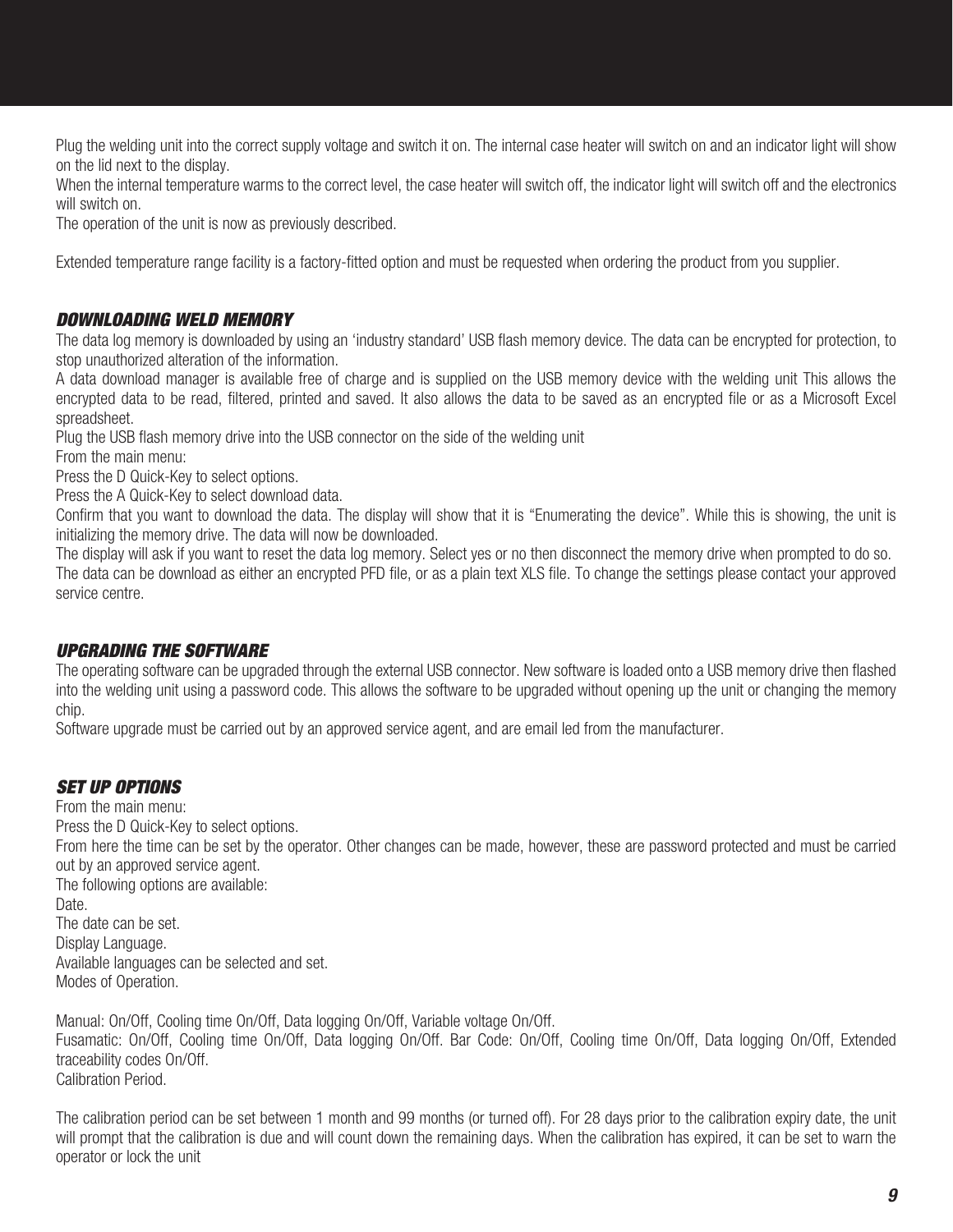

#### Owner Details

The owner details, shown when the unit is first switched on, can be entered or changed.

#### Download Format

The format of the data log download can be changed from protected PFD to plain text XLS.

#### Hidden Data Download

Even when data logging is not selected for a weld, details are still recorded but then hidden from the normal data download, and not selected when the data is downloaded to a USB memory disk. To aid fault finding, all welds carried out including those "not logged" can be downloaded.

#### Lifetime Weld Memory

(Optional hardware) The entire weld memory for the lifetime of the welding unit is stored in an internal SD memory card. This can be downloaded as an archive of all welds carried out.

#### Purchase Date

The date the unit was sold to the customer can be set and viewed. This allows more accurate record keeping.

#### Warranty Period

The date the unit was first used can be viewed. This allows accurate control of the warranty period.

#### Clear Data Log

The data log memory can be cleared by entering a password.

Information about the welding unit can be viewed from the options menu. Select more options and then enter the password Al N F followed by the A Quick- Key.

The serial number and part number of the unit are shown. The calibration date and calibration period are also shown. Press the A Quick-Key and the following weld counters are shown: Total weld count, weld count at last calibration, welds done since last calibration.

# *FAULT CODES*

During operation, the welding unit monitors all aspects of its operation. If a fault occurs then an error message will be shown. 0: Weld OK

No Fault, weld completed OK.

1: Stuck button on start up

 This fault shows when the power is first switched on. Either the Stop, Start, or a keypad button is stuck in. Free the button to clear the fault.

2: Output fault before weld start

 This fault shows when the power is first switched on. The unit will check the output terminals to make sure no voltage is present when first switched on. If this fault happens then the internal power relays have stuck in the closed position. The unit will need to be returned for service.

3: Toroid thermal switch tripped

 This fault happens when the toroidal transformer becomes too hot. This will happen if the unit is used for a long period of time on large fittings. Let the unit cool down and the fault will clear. If this happens when the unit is cold, then there could be a bad connection on one of the internal plugs. In this case, the unit will need to be returned for repair.

4: No calibration

 This fault happens when the unit has no calibration. This will normally not show, and if the unit has been calibrated, would be caused by a fault with the internal memory. Return the unit for service.

5: Case temperature sensor fault (if fitted)

 Some units have a case temperature sensor fitted to switch the unit off if the electronics become too hot This fault will show if the sensor is faulty. Return the unit for service.

6: Case temperature out of limits (if fitted)

 Some units have a case temperature sensor fitted to switch the unit off if the electronics become too hot. This fault will show if the temperature is too hot Let the unit cool down.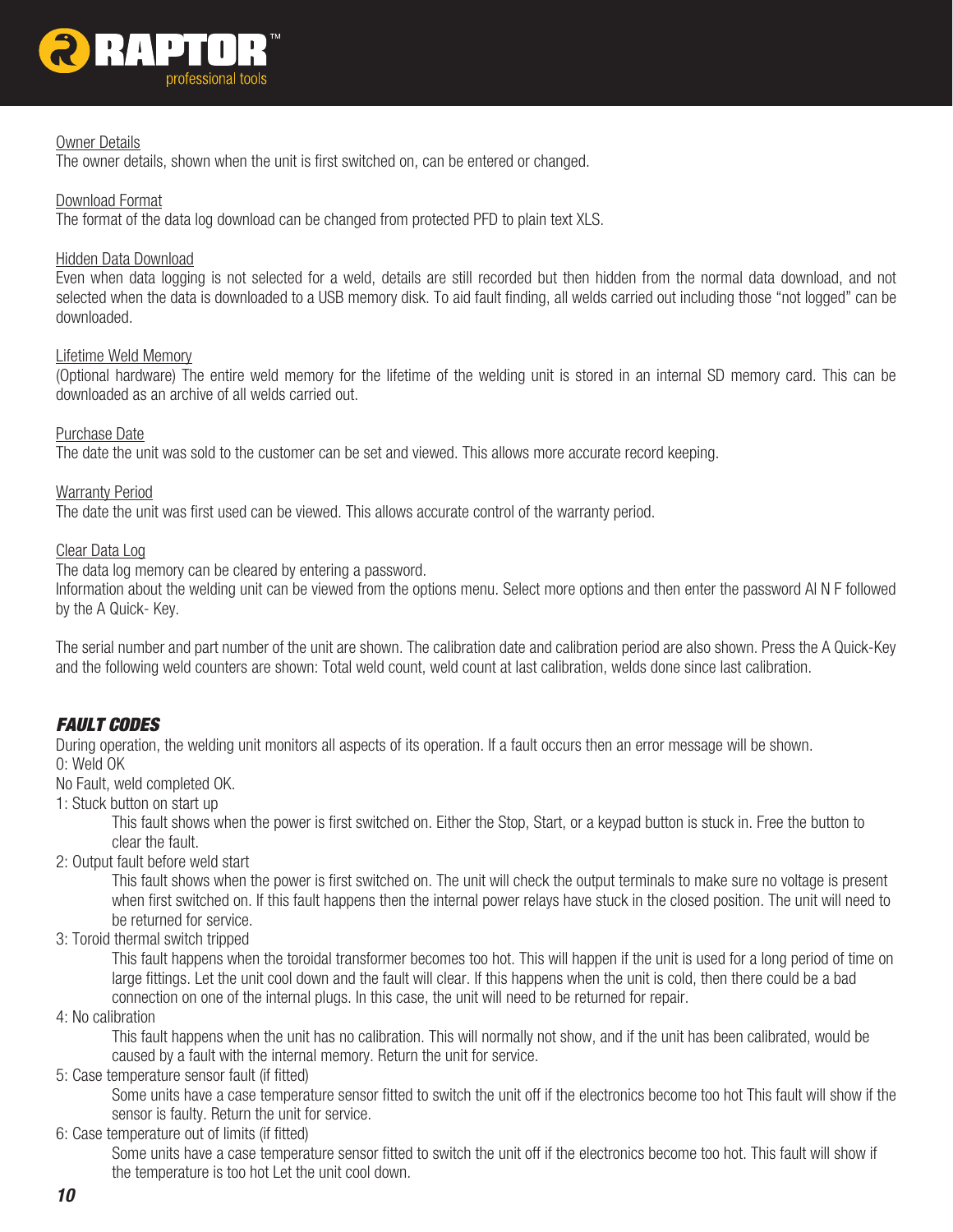7: Ambient temperature less than -40°C.

 The unit has detected that the ambient temperature is very cold or the sensor has broken. If the temperature is not below -40°C then the unit will need to be returned to a service agent for repair.

8: Ambient temperature more than +600°C.

 The unit has detected that the ambient temperature sensor has broken or a wire has gone open circuit. The unit must be returned to a service agent for repair.

10: Low supply frequency <40Hz

 The unit has detected that the supply frequency is below 40 Hz. This will normally be caused by a poor quality generator. If this fault happens then check the supply or change the generator.

11: High supply frequency >70Hz

 The unit has detected that the supply frequency is above 70 Hz. This will normally be caused by a poor quality generator. If this fault happens then check the supply or change the generator.

12: High supply voltage >140v (or 280v with a 220v supply)

 The unit has detected that the supply voltage is more than 140 volts

 (280 volts with a nominal 220v supply). Check the supply voltage and if necessary use a different generator.

13: Low supply voltage c95v (or 190v with a 220v supply)

 This fault can be caused by a few problems. It could be that the generator is running slowly and so the supply voltage is low. Try speeding the generator up or use a different generator.

 It could also be caused by a generator that is too small. If a large fitting is welded, then a large amount of power will be needed from the generator. If it can not supply this power then it will stall and the voltage will drop away. Check that the generator is the correct size, if needs be try another generator.

 It could be caused by the use of long extension leads. If a large fitting is welded then a high current will be taken from the supply. If extension leads are used, there will be a volts drop down the lead making the unit sense a low supply voltage. Try not to use extension leads with the unit. If you have to then use just 10 meters of 4.0mm2 cable, the same size fitted to the unit.

14: Relay failed to latch on weld start

 This fault could happen when the start button is pressed. If the main power relays do not operate correctly then this fault will be shown. The unit needs to be returned for service.

20: Low output volts (-1.25%)

 This fault will happen if the output voltage is 1.25% lower than the set point for more than 3 seconds. This can be caused by a generator that is not big enough to supply the required power to the fitting. Check the size of the generator and if needs be try another generator. It can also be caused by using long extension leads with the unit. It is recommended that only 10 meters of extension are used, and the cable should be the same thickness as the input lead on the unit (4.0mm2).

21: High output volts (+1.25%)

 This fault will happen if the output voltage is 1.25% higher than the set point for more than 3 seconds. It will normally be caused by a poor quality generator with the supply voltage fluctuating. Try a different generator.

22: Excess output volts (+6.25%)

 This fault will happen if the welding voltage is 6.25% more than the set point for more than 2 seconds. This fault is normally caused by a fault within the unit, a short circuit triac. The unit must be returned for service.

23: Low output current (c2.5A)

 This fault will happen if the welding current is below 2.5 amps for more than 3 seconds. It can be caused by a faulty fitting. Try another fitting. If this doesn't clear the fault then there is a problem inside the unit and it must be returned for repair.

24: Shorted turn detected in fitting.

While welding, the unit has detected a sharp increase in welding current This is normally caused by a shorted turn happening in the fitting. (An increase OF 10%). If this happens then it is most likely a faulty fitting. This must be replaced. If the fault persists then it could be a fault within the unit

25: User stop button pressed

 The operator has pressed the stop button.

26: Relay unlatched

 During welding, if the main power relay disconnects then this fault will be shown. It could be caused by the unit being knocked or a temporary dip in the power supply. If the fault persists then the unit should be returned for repair.

27: Fitting open circuit

 This fault is shown if the output lead disconnects from the fitting while welding. Follow the guidelines from the fitting manufacturer, reconnect the lead and try welding again.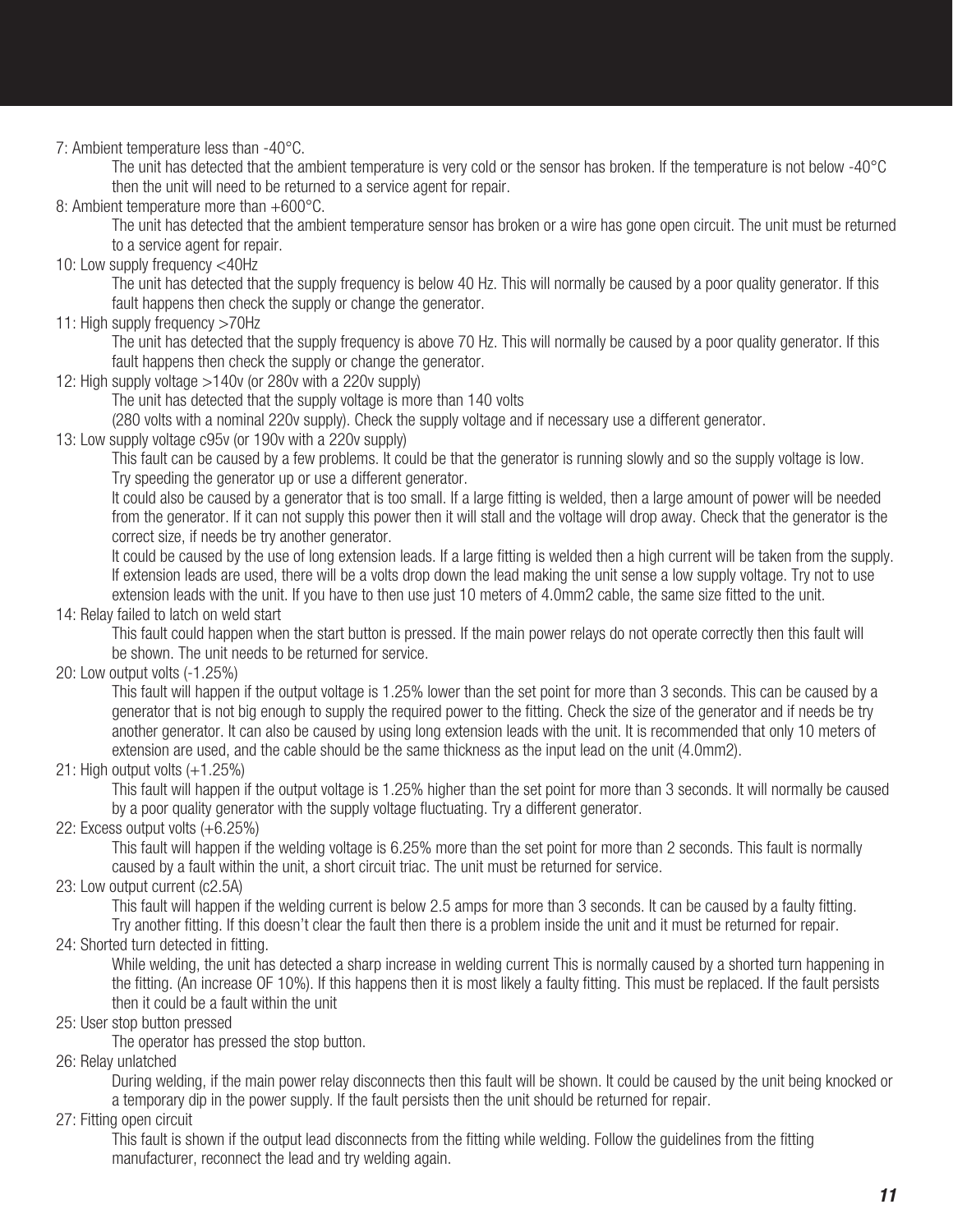

30: Bar Code Mode: No fitting connected

 This fault is shown if the output lead is not connected to a fitting when a bar code is read. Connect the fitting.

31: Bar Code Mode: Ohms error

 This fault is shown if the connected fitting resistance is different from that coded into the bar code. Try another fitting. 40: Bar Code Invalid: Temperature Compensation.

 Digits 22 and 23 of the bar code have been decoded incorrectly.

41: Bar Code Invalid: Resistance Coefficient.

 Digit 18 of the bar code has been decoded incorrectly.

42: Bar Code Invalid: Welding Voltage.

 Digits 13 and 14 of the bar code have been decoded incorrectly.

43: Bar Code Invalid: Regulation Mode.

 Digit 12 of the bar code has been decoded incorrectly.

44: Bar Code Invalid: Fitting Size.

 Digits 9, 10 and 11 of the bar code have been decoded incorrectly.

45: Bar Code Invalid: Cooling Time.

 Digit 7 of the bar code has been decoded incorrectly.

46: Bar Code Invalid: Fusion Cycle Type.

 Digit 5 of the bar code has been decoded incorrectly.

47: Bar Code Invalid: Energy Correction.

 Digit 3 of the bar code has been decoded incorrectly.

48: Bar Code Invalid: Component Type.

 Digits 1 and 2 of the bar code have been decoded incorrectly.

49: Bar Code Invalid: Check Digit.

 Digit 24 of the bar code has been decoded incorrectly.

50. USB Memory: Disc full.

 This fault will happen if the USB flash memory pen is full. Delete some from the device.

51: USB Memory: File allocation table full.

 This will happen if the USB flash memory pen's file structure becomes fragmented. Follow the instructions with Windows to de-fragment the memory pen.

52: USB Memory: File not found.

 When performing a software upgrade, the required file was not found on the memory drive. Reload the upgrade files onto the memory drive.

127: Power off failure.

 If the power is turned off while the unit is welding, this fault will be recorded to the data log.

# *MAINTENANCE*

Regularly check for obvious defects such as loose or damaged cables and connectors. Look for worn components and broken covers or housings.

There are no user serviceable parts inside the unit It should be returned to an approved service agent for repair and calibration. It is recommended that the unit is calibrated every twelve months. After use, clean the outside of the unit with a soft brush or cloth. Carefully wind up and store the cables around the frame in the location provided.

# *DISPOSAL*

The equipment and packaging should be sorted for environmentally friendly recycling. DO NOT DISPOSE OF THIS EQUIPMENT INTO HOUSEHOLD WASTE I

According to the European Directive 2002/96/EC Waste Electrical and Electronic Equipment (WEEE), when no longer suitable for use, this equipment must be separately collected and sent for recycling.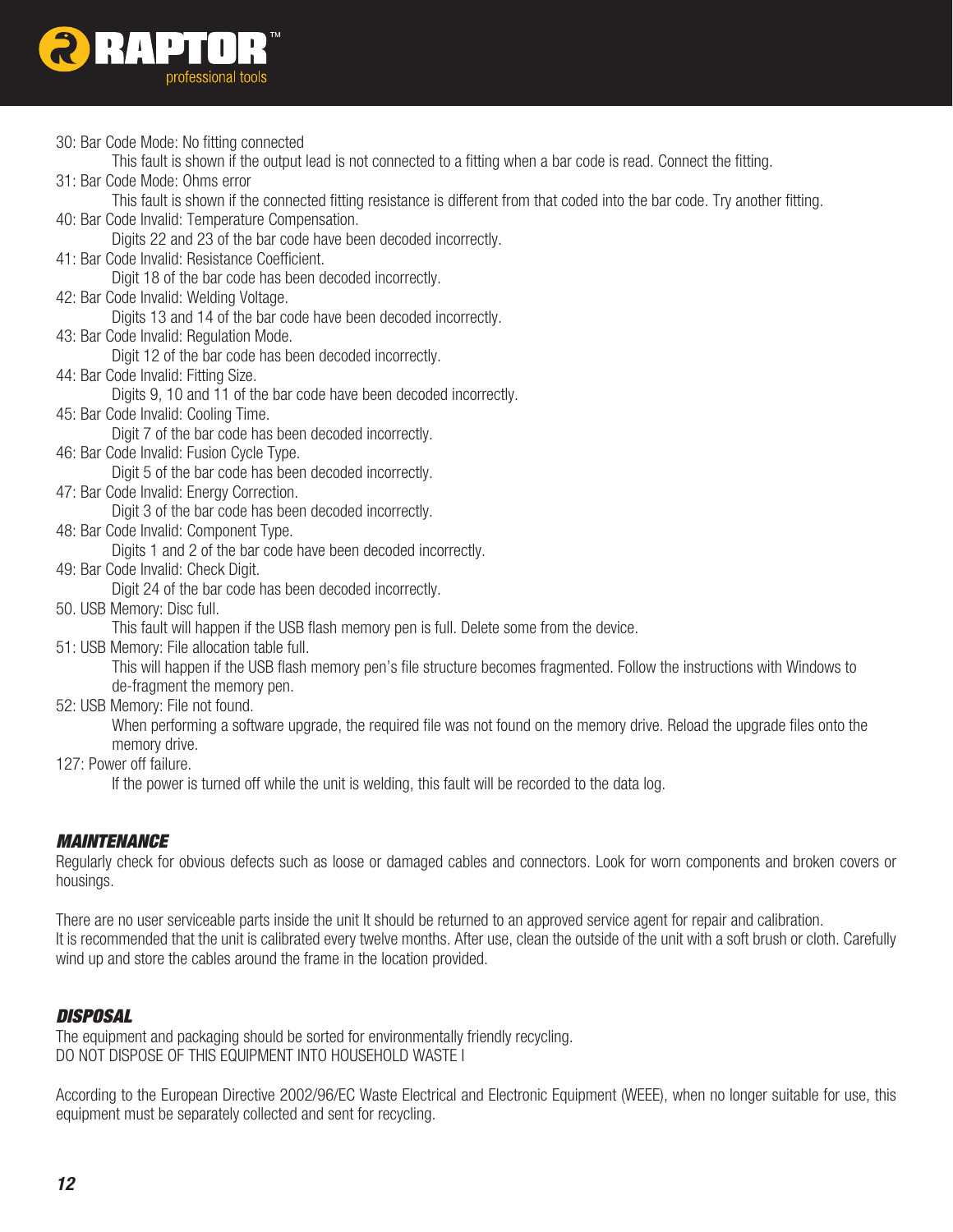According to the European Directive 2005/95/EC Restriction of Hazardous Substances (RoHS), this equipment does not contain more than the agreed levels of lead, cadmium, mercury, hexavalent chromium, polybrominated biphenyl (PB B) and polybrominated diphenyl ether (PBDE) flame retardants.

This welding unit has been manufactured, inspected and tested in accordance with the quality control systems in place at Advance Welding.

This welding unit has been calibrated using equipment that is traceable to national and international standards, through a NAMAS accredited laboratory. NAMAS (National Accreditation of Measurement and Sampling) is a service of U KAS (United Kingdom Accreditation Service). This welding unit has a TWELVE month calibration and warranty period, active from the first use of the unit by the end user customer.

# *CALIBRATION & WARRANTY*

#### Conditions of Warranty:

This warranty covers only those defects to the product which arise from normal use of the product, and will become invalid if any of the following apply:

- Failure to follow the operating instructions.
- Improper or inadequate maintenance.
- Unauthorized modification.
- Misuse or any use not in accordance with the operating manual or good industry practice.
- Physical abuse of the product.
- Operation outside the products specifications.
- Improper site preparation or site maintenance.
- Faulty pipe or fitting.

#### Extent of Warranty:

Subject to the conditions and limitations of warranty; Advance Welding warrants that its electrical products will be free from defects in materials and workmanship for a period of twelve months, and its mechanical products for six months, from the date of purchase by the end-user customer.

If during this period, notice of a defect which is covered by this warranty is received, then Advance Welding will either repair or replace the product at its option. Any replacement product will have functionality at least equal to that of the product being replaced, and will in our opinion, performs consistently with its age and usage.

Unless otherwise agreed, all warranty work will be carried out by Advance Welding or an authorized and approved service facility.

Customers will prepay all shipping charges for products returned under warranty, and Advance Welding will charge for return of the products back to the customer.

This warranty statement gives the customer specific legal rights. The customer may also have other rights which vary from country to country in the world.

## Limitations of Warranty:

Advance Welding does not warrant the operation of any product to be uninterrupted or error free.

Advance Welding specifically disclaims the implied warranties of satisfactory quality and fitness for a particular purpose.

Advance Welding makes no other warranty of any kind, whether express or implied, with respect to its products.

To the extent that this warranty statement is inconsistent with the law of the locality where the customer uses the product, this warranty statement shall be deemed modified by the minimum necessary to be consistent with such local law.

To the extent allowed by local law, the remedies provided in this warranty statement are the customer's sole and exclusive remedies. This equipment has been designed for use with the range of fittings and pipe available at the time of its design and development Advance Welding can accept NO liability for the equipments ability or otherwise to be used with new or different fittings or pipe that subsequently appear in the market place.

This equipment is not intrinsically safe and must not be used in a gaseous or explosive atmosphere. Advance Welding can accept NO liability if the equipment is used in these circumstances.